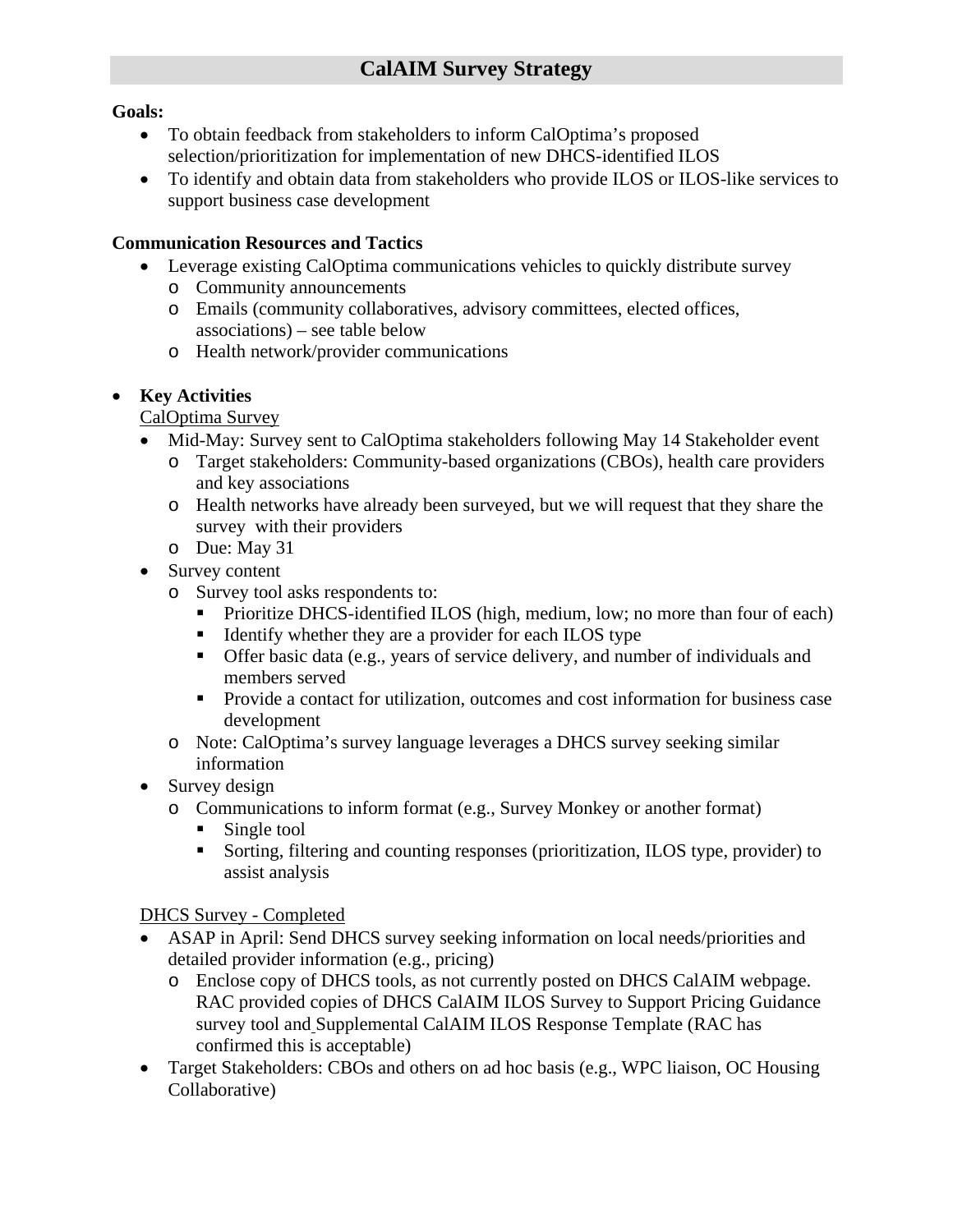- o Limited distribution to avoid survey fatigue
- DHCS Due 5/3
	- o Ask responders to send copy to us to consider in developing our local strategy (to BI email box)

## **Analyze Responses**

- Incorporate feedback from health network survey previously conducted
- Incorporate DHCS submissions if received
	- o Crosswalk to CalOptima survey responders to mitigate duplication
- Identify local priorities for future ILOS development
- Record ILOS-specific providers
	- o Responses (themes, numbers served, etc.)
	- o Follow up with additional data contacts to obtain information (e.g., utilization, outcomes, costs)

# **Future Outreach**

- Add all responders to future CalAIM stakeholder list(s)
- Follow up with identified providers for additional information that may inform business case development
- Develop list of ILOS-specific provider for RFPs and/or contracting opportunities

| <b>Target Stakeholders</b>               |                                                                                                                                                                                                      |                                                                                                                                                                                    |  |
|------------------------------------------|------------------------------------------------------------------------------------------------------------------------------------------------------------------------------------------------------|------------------------------------------------------------------------------------------------------------------------------------------------------------------------------------|--|
| CalOptima<br>Governance                  | <b>Board Advisory Committees</b><br>$\bullet$                                                                                                                                                        |                                                                                                                                                                                    |  |
| Community-Based<br>Organizations         | <b>Community Announcement</b>                                                                                                                                                                        | Target CBOs (known to provide<br>$\bullet$<br>services or otherwise interested)                                                                                                    |  |
| <b>Homeless Services</b><br>Providers    | <b>HHI</b> Contacts<br>$\bullet$<br>Kennedy Commission<br>OC Housing Collaborative<br>$\bullet$                                                                                                      | <b>Whole-Person Care</b><br>Collaborative<br>United to End Homelessness                                                                                                            |  |
| Collaboratives/<br>Community<br>Meetings | CR, SD, BHI contacts<br>$\bullet$                                                                                                                                                                    | Others?<br>$\bullet$                                                                                                                                                               |  |
| County/Cities                            | OC Community Resources (includes<br>$\bullet$<br>Office on Aging, Veterans Services, OC<br>Housing and Community Development)<br>OC Coordinated Entry<br>$\bullet$                                   | OC Dept. of Education<br>$\bullet$<br>OC Health Care Agency<br>$\bullet$<br><b>School Districts</b><br>$\bullet$<br>Social Services Agency<br>$\bullet$                            |  |
| Providers/<br><b>Associations</b>        | Hospital Association of Southern<br>$\bullet$<br>California (HASC)<br>California Association of Health<br>$\bullet$<br>Facilities (CAHF)<br>Coalition of OC Community Health<br>$\bullet$<br>Centers | <b>Orange County Medical</b><br>$\bullet$<br>Association<br>Providers<br>$\bullet$<br>Health Networks* (FYI and to<br>distribute to their providers and<br>community stakeholders) |  |
| General                                  | Website (CalAIM page)<br>$\bullet$                                                                                                                                                                   | <b>Stakeholder Event</b><br>$\bullet$<br>registrants/attendees                                                                                                                     |  |